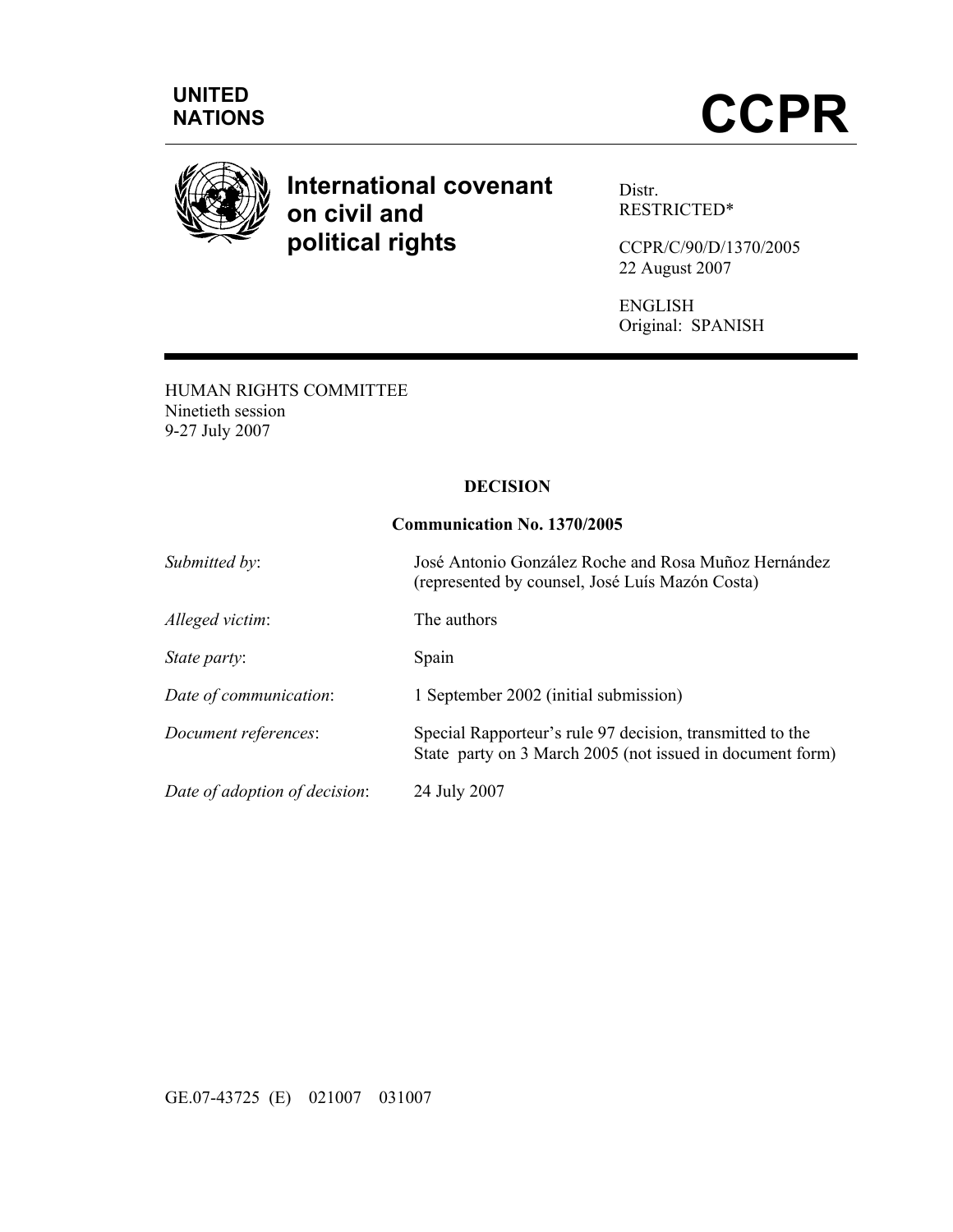| CCPR/C/90/D/1370/2005<br>page 2     |                                                                                                                                                                                                 |
|-------------------------------------|-------------------------------------------------------------------------------------------------------------------------------------------------------------------------------------------------|
| Subject matter:                     | Evaluation of the evidence and full review of the conviction<br>and sentence by a higher tribunal; undue delay in the<br>proceedings; absence of a verbatim record; presumption of<br>innocence |
| <i>Procedural issues:</i>           | Non-exhaustion of domestic remedies; failure to sufficiently<br>substantiate the alleged violations                                                                                             |
| <i>Substantive issues:</i>          | Right to have the evidence, conviction and sentence reviewed<br>by a higher tribunal according to law                                                                                           |
| Articles of the Covenant:           | 14, paragraphs 1 and 5                                                                                                                                                                          |
| Article of the Optional Protocol: 2 |                                                                                                                                                                                                 |
|                                     |                                                                                                                                                                                                 |

**[ANNEX]**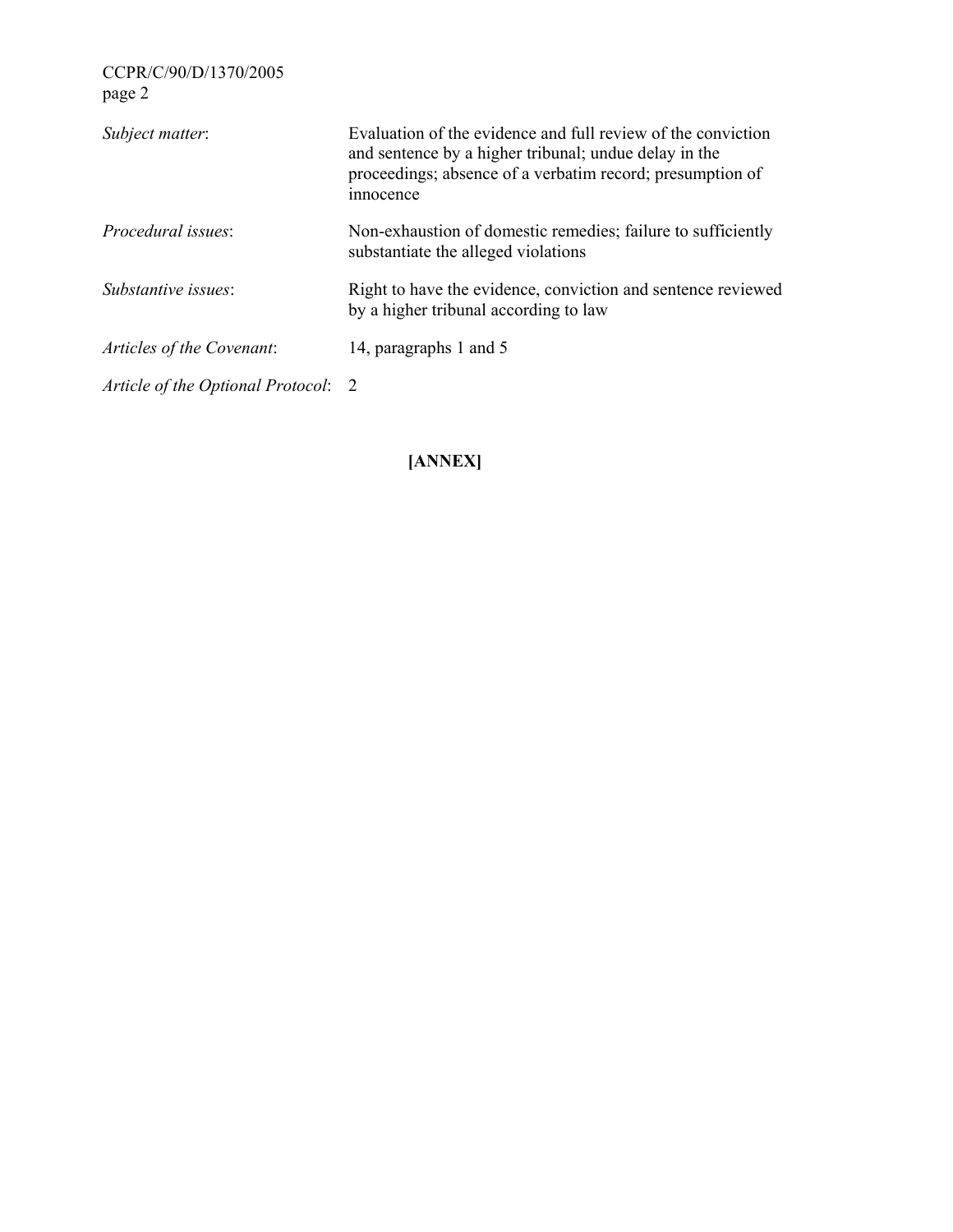#### **Annex**

## **DECISION OF THE HUMAN RIGHTS COMMITTEE UNDER THE OPTIONAL PROTOCOL TO THE INTERNATIONAL COVENANT ON CIVIL AND POLITICAL RIGHTS**

### **Ninetieth session**

### **concerning**

## **Communication No. 1370/2005**\*

| Submitted by:          | José Antonio González Roche and Rosa Muñoz Hernández<br>(represented by counsel, José Luís Mazón Costa) |
|------------------------|---------------------------------------------------------------------------------------------------------|
| Alleged victims:       | The authors                                                                                             |
| State party:           | Spain                                                                                                   |
| Date of communication: | 1 September 2002 (initial communication)                                                                |

*The Human Rights Committee*, established under article 28 of the International Covenant on Civil and Political Rights,

*Meeting* on 24 July 2007,

*Adopts* the following:

 $\overline{a}$ 

## **Decision on admissibility**

1. The authors of the communication, dated 1 September 2002, are José Antonio González Roche and Rosa Muñoz Hernández, born in 1967 and 1959 respectively. They claim to be the victims of violations by Spain of article 14, paragraphs 1, 2, 3 (c) and 5, of the Covenant. The Optional Protocol entered into force for the State party on 25 April 1985. The authors are represented by counsel, José Luís Mazón Costa.

Mr. Michael O'Flaherty, Ms. Elisabeth Palm, Mr. José Luis Pérez Sanchez-Cerro,

<sup>\*</sup> The following members of the Committee participated in the examination of the present communication: Mr. Abdelfattah Amor, Mr. Prafullachandra Natwarlal Bhagwati, Mr. Yuji Iwasawa, Mr. Edwin Johnson, Mr. Walter Kälin, Mr. Ahmed Tawfik Khalil, Mr. Rajsoomer Lallah, Ms. Zonke Zanele Majodina, Ms. Iulia Antoanella Motoc,

Mr. Rafael Rivas Posada, Sir Nigel Rodley and Mr. Ivan Shearer.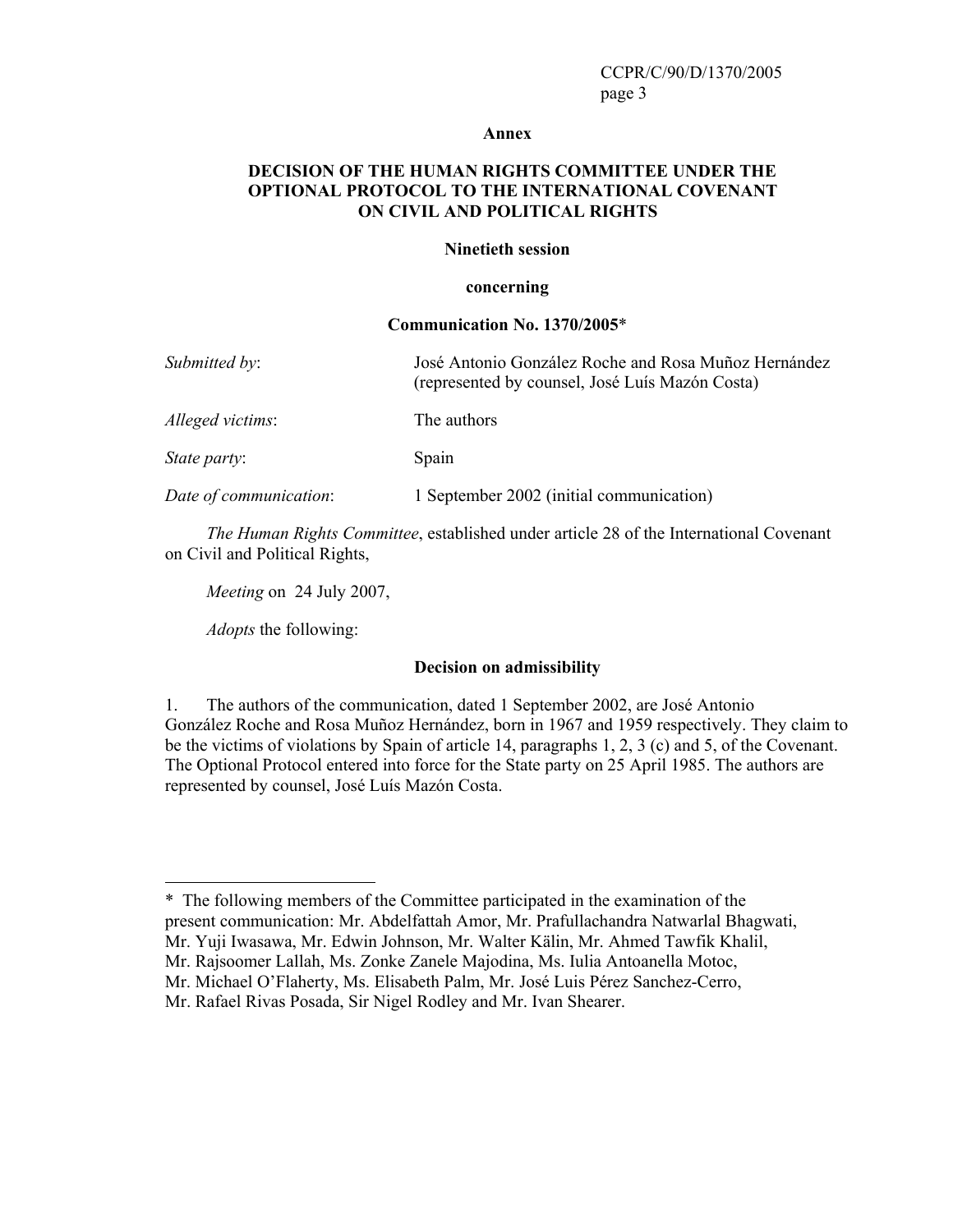## **Factual background**

2.1 The authors state that on 14 February 1996 they travelled to the Isla de Margarita, Venezuela, to celebrate St. Valentine's Day. A man named Pedro López García, who comes from the same home town as Rosa Muñoz Hernández, was travelling on the same flight for reasons of his own. When he returned to Spain, on 21 February 1996, Pedro López García was detained at the airport after having been found to be in possession of cocaine. In September 1996 the police arrested the authors and charged them with having brought cocaine into Spain when they returned from their trip to the Isla de Margarita in February 1996. The evidence against the authors consisted of a statement by Pedro López García incriminating them.

2.2 On 8 March 1999, the Provincial High Court of Madrid sentenced each of the authors to a prison term of eight years and one day and a fine of 110 million pesetas for the offence of cocaine trafficking. The authors submitted an appeal in cassation to the Second Division of the Supreme Court, but the application was dismissed on 21 November 2001. They subsequently filed for *amparo* with the Constitutional Court, and this appeal was also rejected, on 1 July 2002.

2.3 The authors applied to the Ministry of Justice for a pardon, alleging a violation of their rights under the Covenant. They applied to the Provincial High Court for a suspension of sentence, which was granted.

# **The complaint**

3.1 The authors claim to have been deprived of their right under article 14, paragraph 5, of the Covenant to a full review of their conviction and sentence by a higher tribunal, because they were unable to have the credibility of Pedro López García's statement - the evidence on which the verdict hinged - examined in the Supreme Court. The authors allege that Pedro López García implicated them as part of a sentence-reduction deal with the prosecutor, and that his sentence was in fact reduced to three years' imprisonment. They add that the Supreme Court denied them the opportunity to examine the credibility of the testimony, stating that testimony could "only be examined by a court that had observed the oral evidence at first hand, that is to say, directly and in person", and they recall the Committee's case law in *Gómez Vásquez*. **1**

3.2 The authors argue that the absence of a verbatim record of the public hearing violates article 14, paragraph 1, of the Covenant, because where there is no verbatim record reflecting the entire proceedings there can be no fair trial. They also claim a violation of article 14, paragraph 5, of the Covenant because there can be no effective appeal without a verbatim record. The authors assert that an application for *amparo* would be unsuccessful in this regard and that, in any event, the Constitutional Court has already found that the absence of a verbatim record does not constitute a procedural defect.

3.3 Rosa Muñoz Hernández claims a violation of her right to presumption of innocence because the Supreme Court established her guilt on the basis of mere conjecture and supposition rather than conclusive proof. She argues that the Court assumed, on the basis of

<sup>&</sup>lt;sup>1</sup> Communication No. 701/96 of 20 July 2000.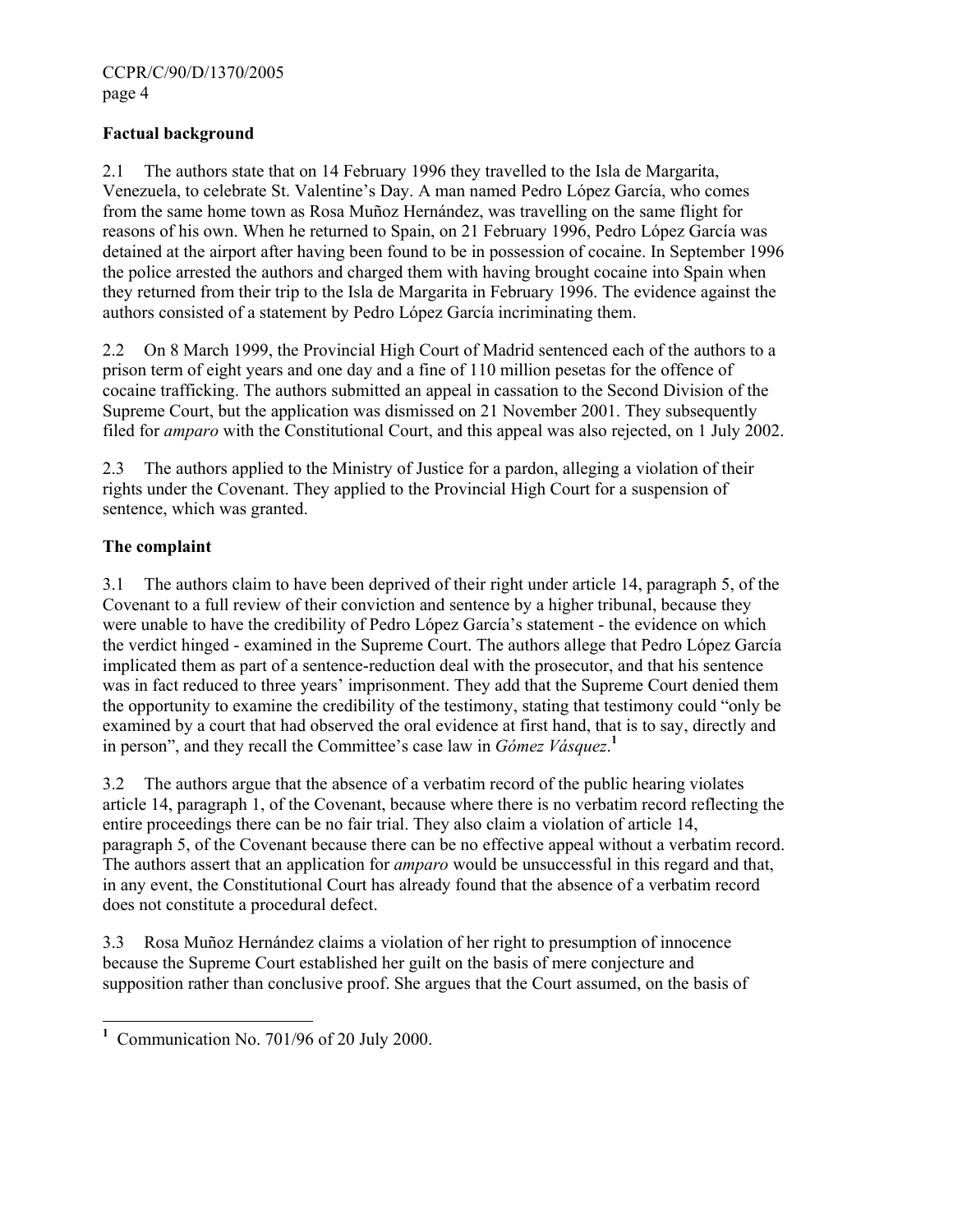Pedro López García's statement, that, as José Antonio González Roche's partner, she must have been aware of the drug trafficking activities, and that it was unlikely that a domestic servant could afford a trip costing  $\epsilon$ 1,000 and obtain a week's leave from work. She was not given the benefit of the doubt.

3.4 The authors claim that the fact that five years and three months passed between their arrest in September 1996 and the rejection of their application for *amparo* in July 2002 constitutes a violation of their right to be tried without undue delay, under article 14, paragraph 3 (c), of the Covenant. They maintain that this delay was unjustified.

3.5 The authors contend that the Constitutional Court's failure to rule on the alleged violation of article 14, paragraph 5, of the Covenant, is itself a violation of that provision, as well as of article 14, paragraph 1. They argue that the failure of a judicial body to rule on a claim is a breach of the right to due process.

## **State party's observations**

 $\overline{a}$ 

4.1 In its written submissions of 30 April and 4 August 2005, the State party argues that the communication should be declared inadmissible under articles 2 and 3 of the Optional Protocol, for failure to exhaust domestic remedies and because it is manifestly unfounded and an abuse of the right to submit communications. The State party adds that the authors themselves refer in their appeals to the evidence considered by the domestic courts, though they dispute the courts' conclusions; and that the Supreme Court ruling clearly reflects a review of that evidence.

4.2 According to the State party, there is no indication of any limitations on the evidence or on the reconsideration of the evidence. In this case the Supreme Court conducted an evaluation and review of the facts and the evidence, so it is not comparable with the *Gómez Vásquez* case. The State party recalls the Committee's case law<sup>2</sup> that in specific cases where an appeal in criminal cassation includes thorough review of the conviction and sentence there is no violation of article 14, paragraph 5, of the Covenant.

4.3 The State party contends that the proceedings were not unreasonably lengthy, since this was a complex case involving the investigation and trial of an offence committed by a criminal gang, with 10 people on trial at the same time. Moreover, that complaint was not raised in the domestic courts.

4.4 The State party claims that there is no right in law to a verbatim record of the trial; in any case, the record of proceedings was signed by the authors' lawyers, who could have submitted a complaint at the time. Furthermore, the oral hearing was documented in a record certified by the clerk of the court, which is not a summary, as the authors claim, but a representation of what actually took place. According to the State party, the central issue in the communication is the dispute over the facts declared proven in the judgement. The State party recalls the Committee's case law that findings of fact are, in principle, a matter for the State party's own courts.

**<sup>2</sup>** Communication No. 1356/2005, *Antonio Parra Corral v. Spain*, decision of 29 March 2005, para. 4.3.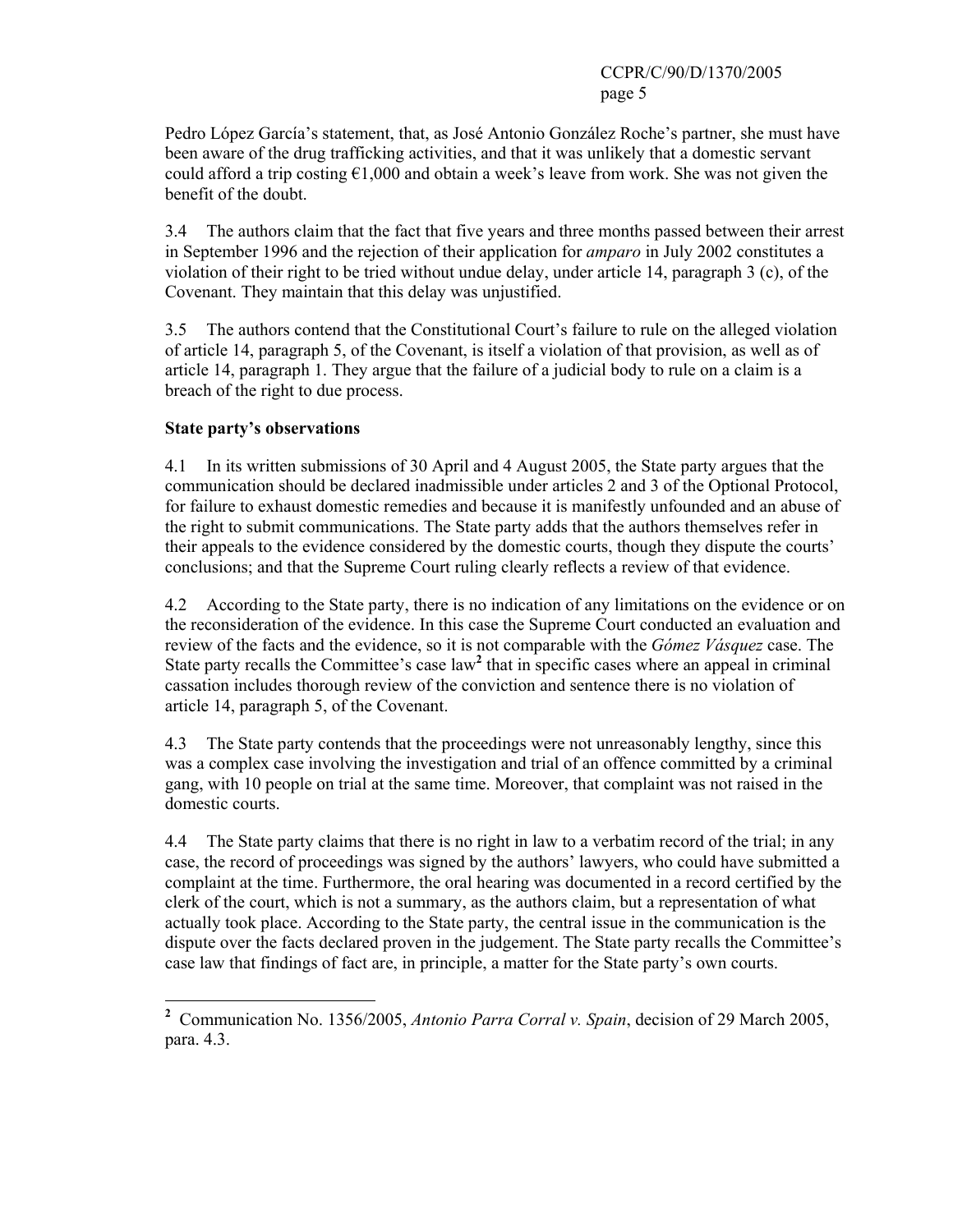CCPR/C/90/D/1370/2005 page 6

4.5 The State party maintains that domestic remedies have not been exhausted for the purposes of article 2 of the Optional Protocol, since the authors' complaints regarding the alleged constraints on the effective review of the conviction and sentence were not put to the Supreme Court and, in the case of Ms. Muñoz Hernández, were not even raised in the application for *amparo*. Nor was any complaint put to the trial court or the Supreme Court regarding the unreasonable length of proceedings.

# **Authors' response to the State party's submissions**

5.1 In their letter of 31 October 2005, the authors claim that in an appeal in cassation there can be no full review of a conviction in accordance with article 14, paragraph 5, of the Covenant, because the court is unable to review the credibility of witness statements or the evaluation of the evidence by the lower court, except, theoretically, in the extreme case of an error in the examination of a reliable, authentic document that is not contradicted by other evidence, which rarely happens. The authors add that their convictions were based on prosecution testimony that could not be reviewed by a higher tribunal.

5.2 The authors argue that an error in the evaluation of the evidence cannot constitute a ground for appeal in the remedy of cassation to the Supreme Court, as it can in the remedy of appeal against other criminal sentences. The only ground on which they could appeal was the violation of the presumption of innocence, which they did. The authors claim that, since the Gómez Vázquez decision, the State party has tried to adjust its language to suit the Committee's requirements, but in reality continues to carry out only a limited reconsideration of convictions, rather than a full or genuine review. They claim that the Supreme Court confines itself to a consideration of "whether the evaluation of the evidence was rational", and does not consider the evaluation of the evidence in itself.

5.3 The authors claim that, in a ruling of 26 December 2000, the Supreme Court made a general statement to the effect that in no case of appeal in cassation was it admissible to seek a review of the credibility of statements made at trial, which could "only be examined by a court that had observed the oral evidence at first hand, that is to say, directly and in person". They argue that the remedy of cassation is confined to points of law and an interpretation of the right to presumption of innocence that assumes that the evidence was obtained by lawful means, and the right not to be convicted in the absence of any evidence.

5.4 The authors contend that the length of the criminal proceedings was unreasonable, since they lasted five years and three months and there was nothing to justify that delay. They claim that, in its Views on communication No. 526/1993, *Hill v. Spain*, **<sup>3</sup>** the Committee found that proceedings lasting three years had been unreasonably lengthy, despite the State party's argument that the delay was due to the complexities of the case.

5.5 The authors maintain that, in contrast with the civil procedure, Spanish criminal procedure does not provide for a verbatim record, thus precluding a re-evaluation of the evidence. They state that they did in fact raise the failure to conduct a full or effective review of the conviction

<sup>&</sup>lt;sup>3</sup> Adopted on 2 April 1997.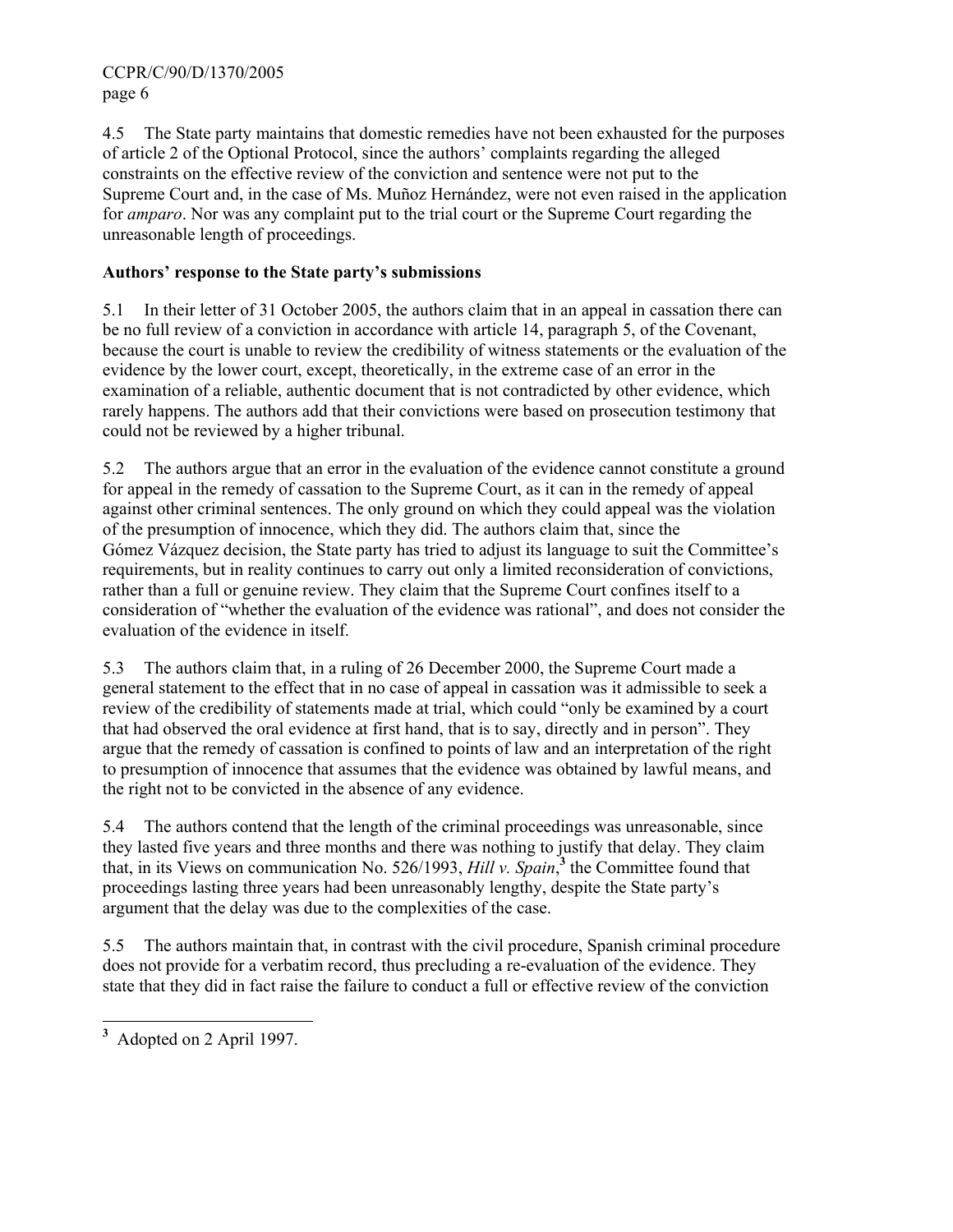and the issue of undue delay in their application for *amparo* and argue that it is an inherent obligation of States parties to guarantee a reasonable duration for criminal proceedings. Furthermore, in its decision on inadmissibility, the Constitutional Court made no reference to their complaint of lack of a second hearing.

## **Proceedings before the Committee**

## **Consideration of admissibility**

6.1 Before considering any claim contained in a communication, the Human Rights Committee must, in accordance with rule 93 of its rules of procedure, decide whether or not the communication is admissible under the Optional Protocol to the Covenant.

6.2 The Committee has ascertained that the same matter has not been submitted to any other procedure of international investigation or settlement for the purposes of article 5, paragraph 2 (a), of the Optional Protocol.

6.3 The Committee notes the authors' contention that the absence of a verbatim record of the public hearing violated article 14, paragraph 1, of the Covenant, because where there is no verbatim record reflecting the entire proceedings there can be no fair trial. The Committee also notes, however, that, as the State party points out, the authors did not raise this complaint in the Spanish courts. The Committee accordingly decides that this part of the communication is inadmissible under article 5, paragraph 2 (b), of the Optional Protocol, since domestic remedies were not exhausted.

6.4 As to the complaint relating to article 14, paragraph 3 (c), of the Covenant, the Committee observes that, as asserted by the State party, the complaint of undue delay in the proceedings was not submitted to the domestic courts. The Committee therefore considers that this part of the complaint is inadmissible under article 5, paragraph 2 (b), of the Optional Protocol, as domestic remedies have not been exhausted.

6.5 The Committee notes the authors' submissions that they have been deprived of their right under article 14, paragraph 5, to a full review of their conviction and sentence by a higher tribunal because the Supreme Court did not examine the credibility of Pedro López García's statement, and that, in the case of Rosa Muñoz Hernández, there was a violation of the right to presumption of innocence because the Supreme Court established her guilt on the basis of mere conjecture. The authors also claim that the Constitutional Court's failure to rule on the alleged violation of article 14, paragraph 5, of the Covenant, is itself a violation of that provision, as well as of article 14, paragraph 1. The State party maintains that in the authors' case, the Supreme Court conducted a thorough evaluation and review of the facts and the evidence, and it recalls the Committee's case law that, in principle, the evaluation of facts and evidence is a matter for State parties' domestic courts, unless such evaluation is manifestly arbitrary or constitutes a denial of justice.

6.6 The Committee notes that, in the copy of the 20 November 2001 ruling of the Criminal Division of the Supreme Court in the case of José Antonio González Roche, the Supreme Court took account of the statements of other co-defendants, documentary evidence of the purchase of tickets, evidence from his bank account, and the fact that he was unemployed. In the case of